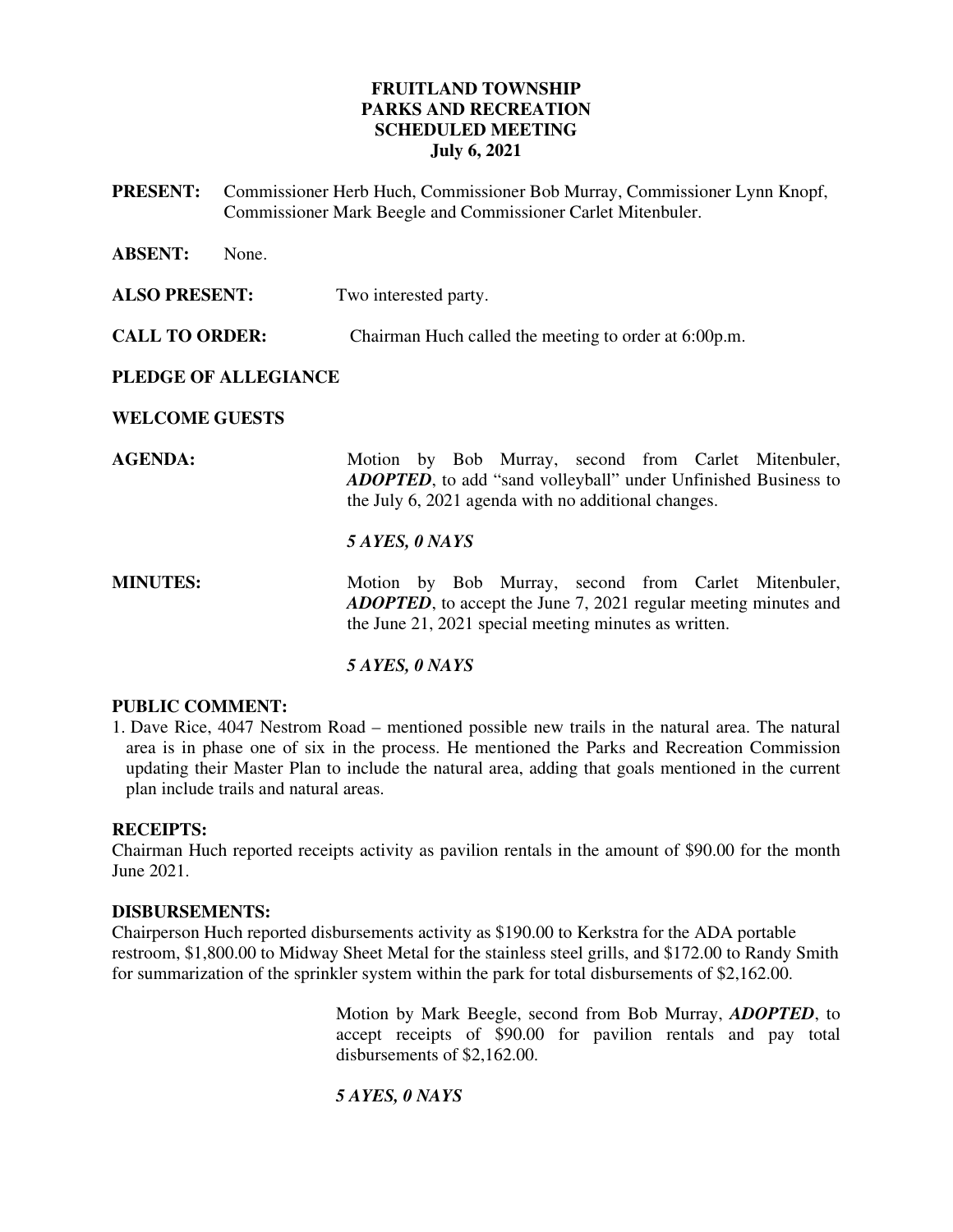#### **PARKS AND RECREATION COMMISSION** July 6, 2021 Page 2 of 5

*Roll Call Vote: Beegle-Aye, Murray-Aye, Mitenbuler-Aye, Huch-Aye* 

## **UNFINISHED BUSINESS:**

#### **1. Circle drive in park/scoreboard**

The commissioners discussed the scoreboard and the options for how to pay for it. Chairman Huch stated that the Township Board missed putting the scoreboard on their agenda in June, so the Commission could either move forward with requesting that the scoreboard be paid for out of the Specialty Fund or that they could request a budget amendment to use the money budgeted for repairs of the circle drive at Nestrom Road Park to pay for the scoreboard.

> Motion from Lynn Knopf, second from Bob Murray, *ADOPTED*, to suspend Robert's Rules of Order to discuss the scoreboard and budgeting with Supervisor Marcinkowski.

#### *5 AYES, 0 NAYS*

Supervisor Marcinkowski reaffirmed that the Commission could move forward with requesting the money to purchase the scoreboard to come from the Specialty Fund or that they could request the budget amendment and use the money for the Nestrom Road Park circle drive repairs. He also added that if the Commission decides to use money that's already budgeted for something else, the Specialty Fund can possibly be utilized should they decide to do the circle drive repairs yet this year.

> Motion by Bob Murray, second from Carlet Mitenbuler, *ADOPTED*, to resume Robert's Rules of Order.

## *5 AYES, 0 NAYS*

Motion by Herb Huch, second from Bob Murray, *ADOPTED*, to request a budget amendment to move \$4,000.00 from Repairs and Maintenance Nestrom Park Drive Repairs and \$500.00 from Repairs and Maintenance Pavilion Repairs and Maintenance to pay for the scoreboard.

#### *5 AYES, 0 NAYS*

#### **2. Irrigation update**

Commissioner Beegle stated that he spoke with Randy Smith and Mr. Smith told him that there will need to be a new well for irrigation to the potential soccer field. Mr. Smith also stated that he would do an assessment of the park, what is here and what is needed and there would be a fee involved. Chairman Huch stated that he talked to others as well and mentioned that the Commission should get quotes for a well and then move on from there.

#### **3. Flag pole update**

Chairman Huch stated that the flag should be coming soon and the light for the pole is at his house. He said that once the flag comes in, Maintenance Supervisor Arron Ferris will get a bucket truck and get it taken care of.

#### **4. Portable restroom**

Chairman Huch stated that the individuals using the baseball field requested a portable restroom near the field. The commissioners discussed the concern by individuals renting the pavilions that another one is needed there as well.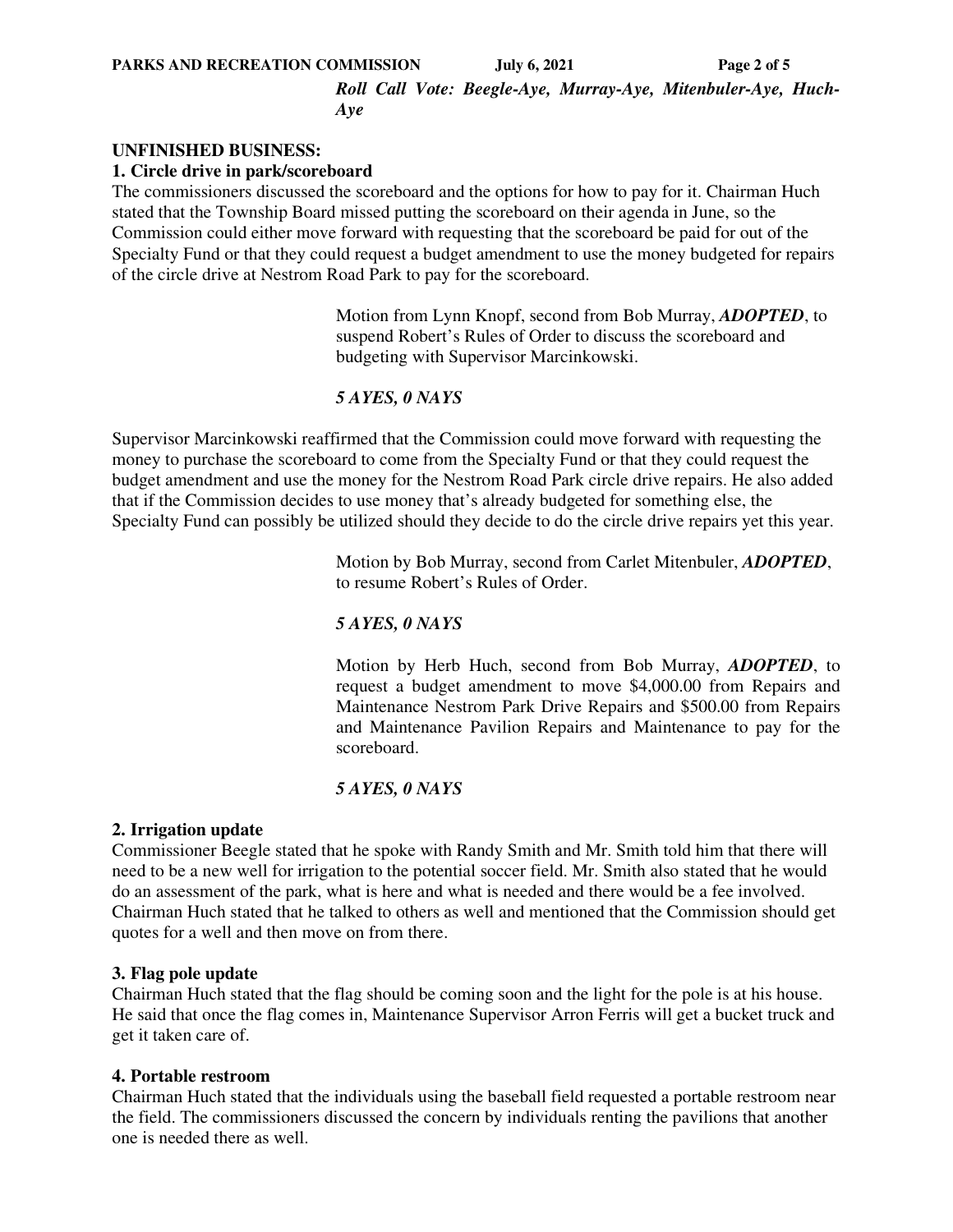Motion by Herb Huch, second from Carlet Mitenbuler, *ADOPTED*, to make a budget amendment to move \$270.00 from Repairs and Maintenance Miscellaneous Repairs for two single portable restrooms, one for four weeks for the baseball field and one for eight weeks for the pavilion area.

## *5 AYES, 0 NAYS*

## **5. Master Plan**

Commissioner Knopf stated that she spoke to Supervisor Jeff Marcinkowski regarding the master plan. She added that there is a place in Grand Haven that could also help, stating that she is okay with getting help with the Master Plan as long as they follow the rules of the State. Commissioner Knopf stated that it would be a good idea to get a planning grant for the natural area as well.

> Motion by Lynn Knopf, second from Bob Murray, *ADOPTED*, to suspend Roberts Rules of Order to discuss vendors with Supervisor Jeff Marcinkowski.

## *5 AYES, 0 NAYS*

Supervisor Jeff Marcinkowski stated that the Commission has the option to outsource the plan completely. He mentioned Fresh Coast Planning as an option, but also mention groups out of Lansing and Muskegon. He added that the group could also work on it some but also have help. Supervisor Marcinkowski also suggested that he could be there to help iron out the details and information in the plan. Commissioner Knopf commented on liking the idea of working on the Master Plan with Supervisor Jeff Marcinkowski, adding that it might be a good idea to get help with the public aspects of it such as a charette.

Supervisor Marcinkowski also added that money will be coming in from Covid relief, adding that \$400,000,000 will be coming in for all local parks. He said that there are 4,000 parks in Michigan so that would be approximately \$100,000 each.

Chairman Huch spoke up in regards to the 300+ acres of the natural area adding that he doesn't want things to take place that will ruin the creek. Supervisor Marcinkowski reminded Chairman Huch that the Master Plan includes all recreation in the Township, and that it boils down to the Township Board asking the Commission to include it in ther Master Plan. He added that the Commission needs the Master Plan regardless of what's happening in the natural area. Commissioner Knopf stated that the goal is to protect the creek and the natural area from developments, adding that a grant through the State might be the best option because they know the rules. Commissioner Mitenbuler stated that she's been very confused about everything, adding that she didn't realize the Parks and Recreation Commission didn't have anything to do with the natural area. She also added that she's concerned about the legality of the friends group working on the Township property, and she questioned whether neighbors of the property know the plans for the natural area. Commissioner Knopf stated that the former administration wanted the Parks and Recreation Commission to have nothing to do with it, and some communication from those working on the area has been concerning to individuals. She stated that the Commission doesn't need to know the plan necessarily but that they do need to include it in their Master Plan. Chairman Huch stated that he would like to know who the Friends of Fruitland Trails group is. Commissioner Murray said that the bottom line is that the Commission needs to complete the Master Plan and that the plan should mention the natural area.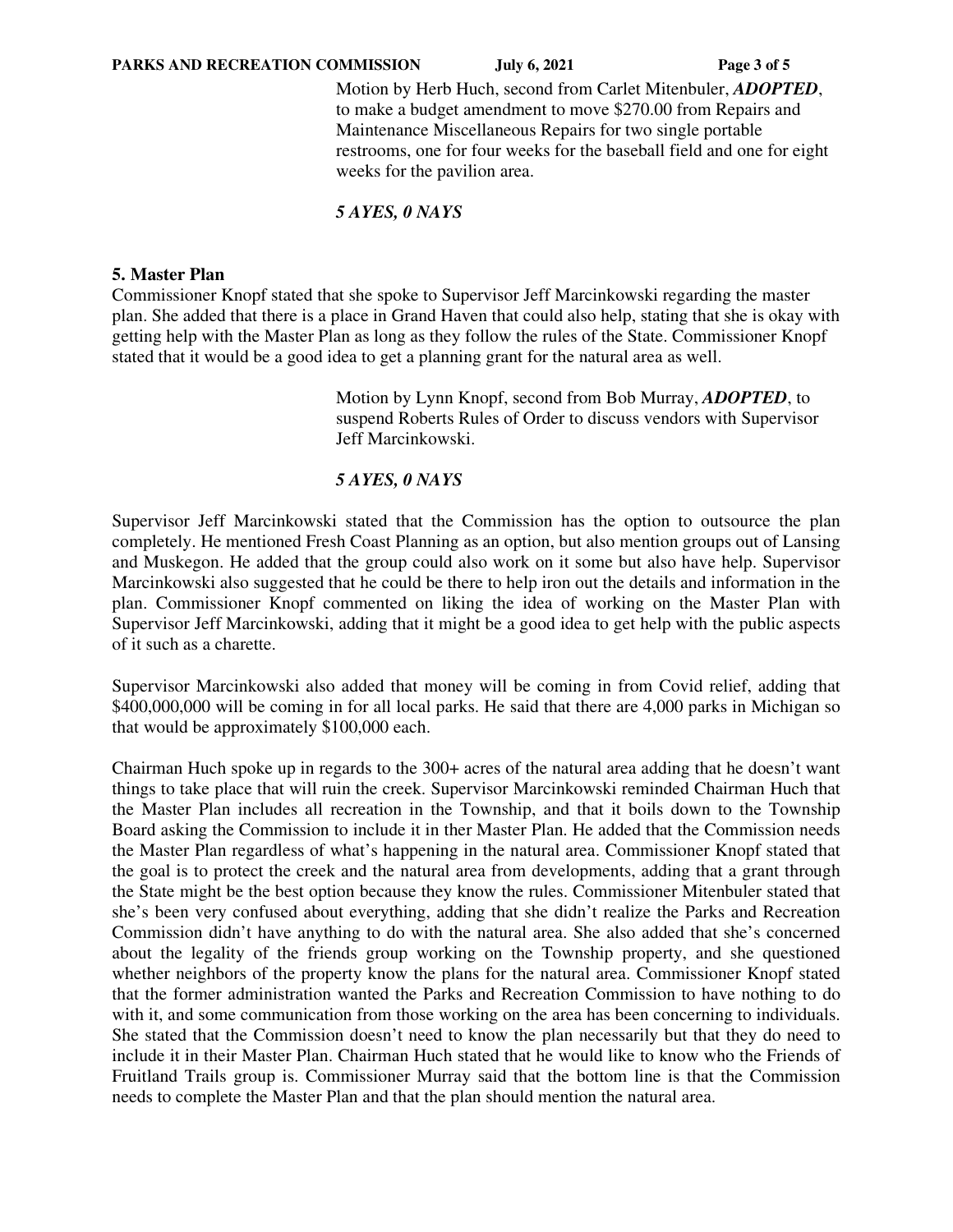Motion by Lynn Knopf, second from Bob Murray, *ADOPTED*, to resume Roberts Rules of Order.

## *5 AYES, 0 NAYS*

Commissioner Knopf suggested putting together a sub-committee to work with herself and Supervisor Marcinkowski on the Master Plan. She also added that she feels as if the natural area would be a good place for doing a walk through with Shawna Meyer instead of doing Nestrom Road Park again. Commissioner Murray agreed.

#### **6. Sand volleyball**

Commissioner Murray stated that he completed some research on options, adding that he prefers outdoor posts and nets to wood. He added that he found a set that includes everything needed for the court, adding that the lines for the perimeter aren't included but could be purchased separately for a total of everything at approximately \$2,300.00. He passed along the website to the other commissioners so they could look at them as well. Commissioner Murray also added that sand will be a separate fee, stating that the Commission should consider a 50x70 foot area for the court. The commissioners discussed different prices for sand, but they will look into it further when the time comes.

#### **NEW BUSINESS:**

## **1. No hunting/trapping signs**

Commissioner Knopf stated that she spoke to the State regarding trapping, and they informed her that they cannot enforce rules without signs being in the park. She said that signs are needed down by the water on T-posts. Commissioner Mitenbuler agreed, adding that signs need to be throughout the park. Commissioner Murray stated that since the Commission will be ordering the signs for no hunting/trapping, the Commission should also order signs regarding no motorized vehicles. He added that there have been a few occasions where such vehicles have been in the park and driving down by the beach. The commissioners agreed to having signs ordered.

#### **PUBLIC COMMENT:**

1. Supervisor Jeff Marcinkowski, 3767 Jay Road – mentioned that he appreciates the good dialogue regarding issues within the parks. He apologized about the scoreboard being left off of the Township Board's June agenda, adding that he will make sure it is on for their upcoming meeting. Supervisor Marcinkowski mentioned that the number signs for the pavilions have been ordered, and that two additional trash cans will be placed as well. He mentioned a situation regarding the pavilion on Monday, adding that Bob Switzer with Sports 'N Shorts came in to reserve the pavilion for the activities. Supervisor Marcinkowski told the Commission of an upcoming meeting regarding gypsy moths coming up, adding that he will send the information to each of them. He reminded the commissioners that everything in the Township's authority is for the people and asset driven. Supervisor Marcinkowski mentioned that the Specialty Fund is set aside for the future soccer field, but said that the Commissioners can request budget amendments to use that fund for other things, potentially adding the soccer field into next year's budget. He also added that the Commission could consider using the Specialty Fund for the fee to look at the irrigation. Supervisor Marcinkowski mentioned the American Recover Plan funding of \$600,000.00 adding that anything new and infrastructure can use that funding. He stated that things like a new well and irrigation could be included. He ended by thanking Commissioner Mitenbuler for her most recent attendance and comments at the Township Board meeting.

#### **COMMISSIONER'S COMMENTS:**

Commissioner Beegle thanked Supervisor Marcinkowski for attending the meetings and explaining things regarding the budget.